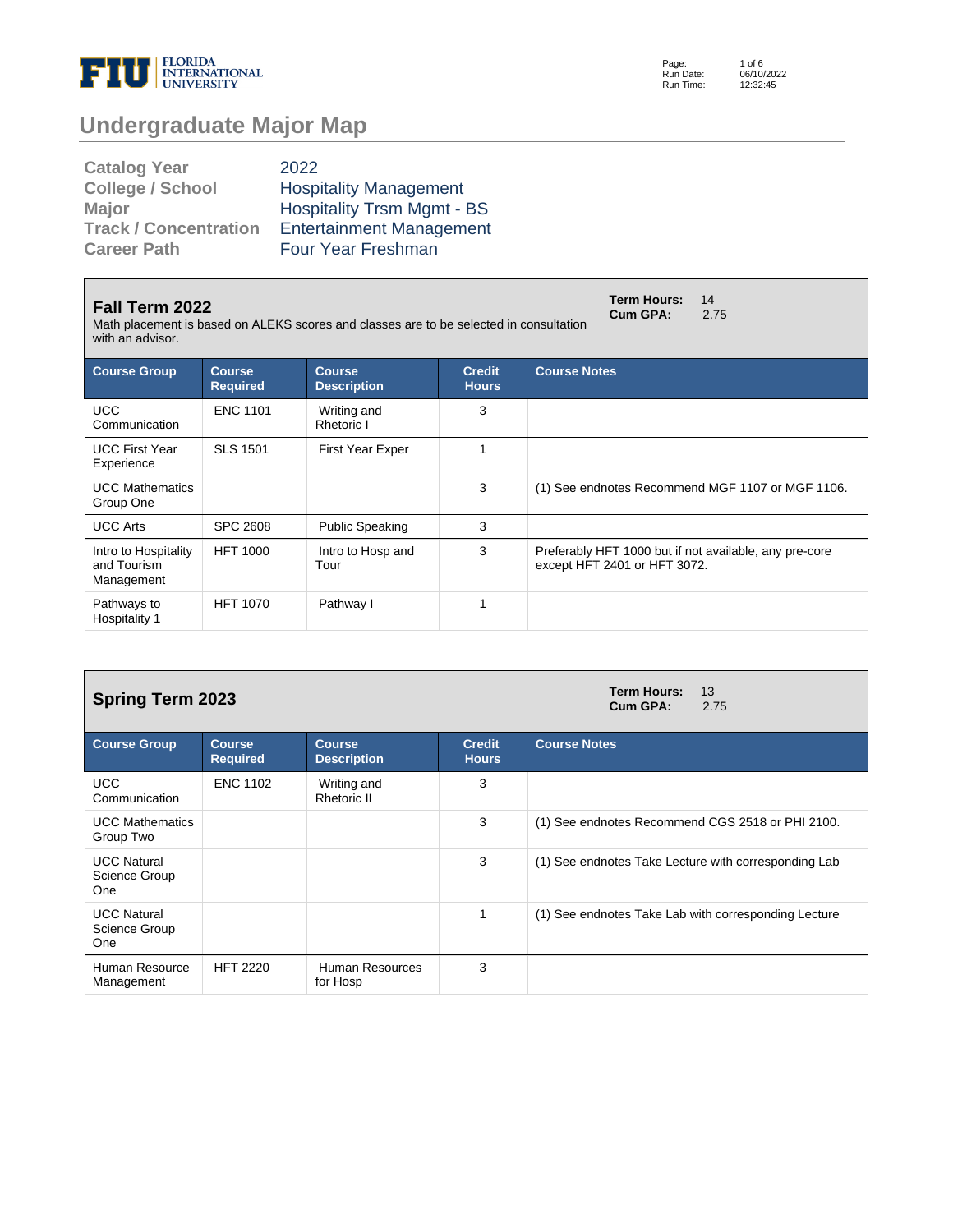

| <b>Summer Term 2023</b><br>Use this semester to catch up on coursework and/or satisfy the 9 credits summer<br>requirement (if needed). (3) See endnotes |                                  |                                     |                               |                     |                    | 6<br>2.75 |
|---------------------------------------------------------------------------------------------------------------------------------------------------------|----------------------------------|-------------------------------------|-------------------------------|---------------------|--------------------|-----------|
| <b>Course Group</b>                                                                                                                                     | <b>Course</b><br><b>Required</b> | <b>Course</b><br><b>Description</b> | <b>Credit</b><br><b>Hours</b> | <b>Course Notes</b> |                    |           |
| <b>UCC Social</b><br><b>Science Group</b><br><b>One</b>                                                                                                 |                                  |                                     | 3                             |                     | Recommend AMH 2020 |           |
| <b>General Electives</b>                                                                                                                                |                                  |                                     | 3                             |                     |                    |           |

| Fall Term 2023<br>May use UCC Humanities with Writing course to satisfy the Global Learning requirement.<br>(2) See endnotes |                                  | Term Hours:<br>13<br>Cum GPA:<br>2.75 |                               |                     |                                                      |
|------------------------------------------------------------------------------------------------------------------------------|----------------------------------|---------------------------------------|-------------------------------|---------------------|------------------------------------------------------|
| <b>Course Group</b>                                                                                                          | <b>Course</b><br><b>Required</b> | <b>Course</b><br><b>Description</b>   | <b>Credit</b><br><b>Hours</b> | <b>Course Notes</b> |                                                      |
| Hospitality<br>Information<br>Technology                                                                                     | <b>HFT 2441</b>                  | Hospitality Info<br>Tech              | 3                             |                     |                                                      |
| <b>UCC Humanities -</b><br>Group Two                                                                                         |                                  |                                       | 3                             |                     | May select a course that meets the GRW requirement   |
| <b>UCC Natural</b><br>Science - Group<br>Two                                                                                 |                                  |                                       | 3                             |                     | (1) See endnotes Take Lecture with corresponding Lab |
| <b>UCC Natural</b><br>Science - Group<br>Two                                                                                 |                                  |                                       | $\mathbf{1}$                  |                     | (1) See endnotes Take Lab with corresponding Lecture |
| <b>UCC Social</b><br>Science Group<br>Two                                                                                    | ECO 2023                         | Principles Microeco                   | 3                             |                     |                                                      |

| <b>Spring Term 2024</b>                 |                                  | Term Hours:<br>15<br>Cum GPA:<br>2.75 |                               |                     |                                          |
|-----------------------------------------|----------------------------------|---------------------------------------|-------------------------------|---------------------|------------------------------------------|
| <b>Course Group</b>                     | <b>Course</b><br><b>Required</b> | <b>Course</b><br><b>Description</b>   | <b>Credit</b><br><b>Hours</b> | <b>Course Notes</b> |                                          |
| <b>General Electives</b>                |                                  |                                       | 3                             |                     |                                          |
| Intro to<br>Entertainment<br>Management |                                  |                                       | 3                             |                     | Please select one: HFT 4376 or HFT 3754. |
| <b>UCC Humanities</b><br>Group One      |                                  |                                       | 3                             |                     |                                          |
| Accounting                              | <b>HFT 2401</b>                  | Accounting for<br>Hosp                | 3                             |                     |                                          |
| Law for the<br>Hospitality<br>Industry  | <b>HFT 3603</b>                  | <b>Hospitality Law</b>                | 3                             |                     |                                          |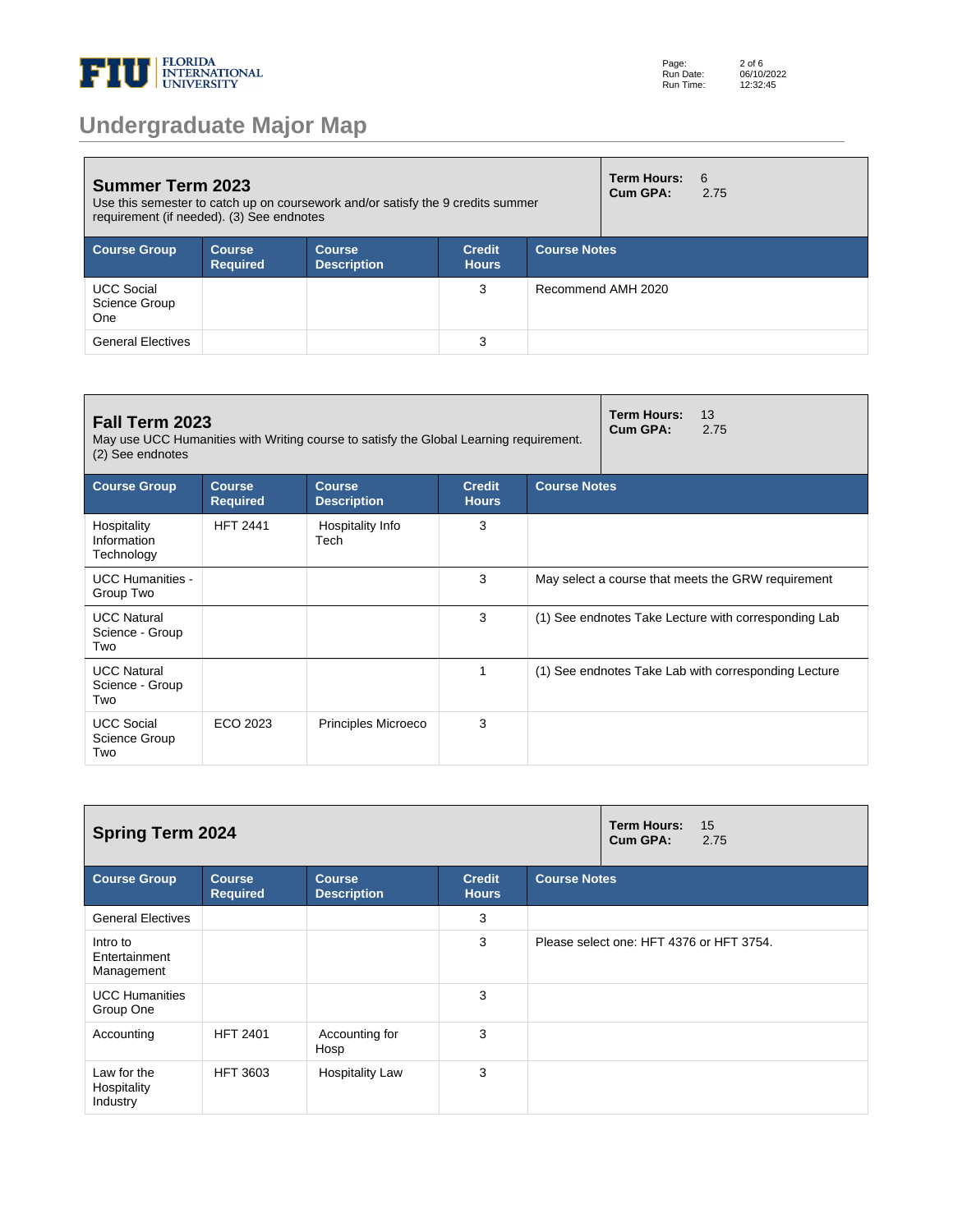

|  |  | <b>Undergraduate Major Map</b> |  |
|--|--|--------------------------------|--|
|  |  |                                |  |

| <b>Summer Term 2024</b><br><b>Hospitality Industry Experience</b><br>Use this semester to catch up on coursework and/or satisfy the 9 credits summer<br>requirement (if needed). (3) See endnotes |                                  |                                     |                               |                     |  | -6<br>2.75 |
|---------------------------------------------------------------------------------------------------------------------------------------------------------------------------------------------------|----------------------------------|-------------------------------------|-------------------------------|---------------------|--|------------|
| <b>Course Group</b>                                                                                                                                                                               | <b>Course</b><br><b>Required</b> | <b>Course</b><br><b>Description</b> | <b>Credit</b><br><b>Hours</b> | <b>Course Notes</b> |  |            |
| Management<br>Accounting for the<br>Hospitality<br>Industry                                                                                                                                       | <b>HFT 4474</b>                  | Mgmt Acct Hosp<br>Ind               | 3                             |                     |  |            |
| <b>General Electives</b>                                                                                                                                                                          |                                  |                                     | 3                             |                     |  |            |

| Fall Term 2024                                              |                                  |                                     |                               |                     |  | 13<br>2.75 |
|-------------------------------------------------------------|----------------------------------|-------------------------------------|-------------------------------|---------------------|--|------------|
| <b>Course Group</b>                                         | <b>Course</b><br><b>Required</b> | <b>Course</b><br><b>Description</b> | <b>Credit</b><br><b>Hours</b> | <b>Course Notes</b> |  |            |
| Pathways to<br>Hospitality 2                                | <b>HFT 3072</b>                  | PATHWAY II                          |                               |                     |  |            |
| <b>Financial Analysis</b><br>in the Hospitality<br>Industry | <b>HFT 4464</b>                  | Fin Anal Hosp<br>Indust             | 3                             |                     |  |            |
| Hospitality<br>Leadership<br><b>Required Courses</b>        | <b>HFT 4247</b>                  | D&I in the Hosp.<br>Industry        | 3                             |                     |  |            |
| Entertainment<br>Management<br>Core                         | <b>HFT 3370</b>                  | Entertainment<br>Transaction        | 3                             |                     |  |            |
| <b>General Electives</b>                                    |                                  |                                     | 3                             |                     |  |            |

| <b>Spring Term 2025</b><br><b>Hospitality Industry Experience</b> |                                  | <b>Term Hours:</b><br>15<br>Cum GPA:<br>2.75 |                               |                     |                                           |
|-------------------------------------------------------------------|----------------------------------|----------------------------------------------|-------------------------------|---------------------|-------------------------------------------|
| <b>Course Group</b>                                               | <b>Course</b><br><b>Required</b> | <b>Course</b><br><b>Description</b>          | <b>Credit</b><br><b>Hours</b> | <b>Course Notes</b> |                                           |
| Hospitality<br>Analytics and<br>Revenue<br>Management             | <b>HFT 4413</b>                  | Hosp Analytics &<br>Rev Mgt                  | 3                             |                     |                                           |
| <b>HOSPITALITY</b><br><b>MANAGEMENT</b><br><b>COMMON CORE</b>     |                                  |                                              | 3                             |                     | Please select one: HFT 3453 or FSS 4234C. |
| <b>HOSPITALITY</b><br><b>MANAGEMENT</b><br><b>COMMON CORE</b>     |                                  |                                              | 3                             |                     | Please select one: HFT 3503 or HFT 4509.  |
| Entertainment<br>Management<br>Core                               | <b>HFT 3392</b>                  | Entertainment at<br>Venues                   | 3                             |                     |                                           |
| Hospitality<br>Program Electives                                  |                                  |                                              | 3                             |                     |                                           |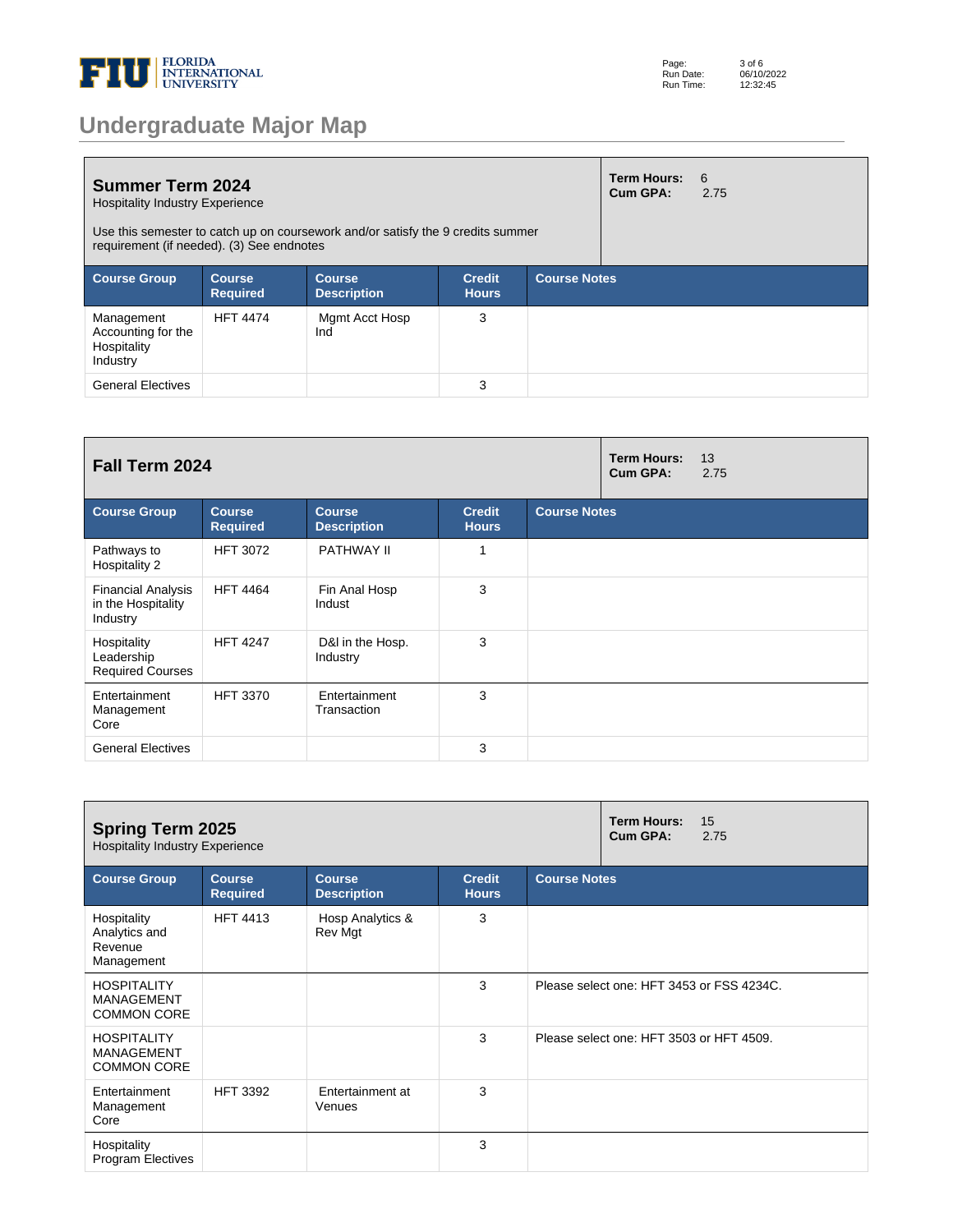

## **Undergraduate Major Map**

Page: Run Date: Run Time: 4 of 6 06/10/2022 12:32:45

| <b>Summer Term 2025</b><br>Use this semester to catch up on coursework and/or satisfy the 9 credits summer<br>requirement (if needed). (3) See endnotes |                           |                                     |                               |                     |  | -6<br>2.75 |
|---------------------------------------------------------------------------------------------------------------------------------------------------------|---------------------------|-------------------------------------|-------------------------------|---------------------|--|------------|
| <b>Course Group</b>                                                                                                                                     | Course<br><b>Required</b> | <b>Course</b><br><b>Description</b> | <b>Credit</b><br><b>Hours</b> | <b>Course Notes</b> |  |            |
| Hospitality<br><b>Program Electives</b>                                                                                                                 |                           |                                     | 3                             |                     |  |            |
| Hospitality<br><b>Program Electives</b>                                                                                                                 |                           |                                     | 3                             |                     |  |            |

| Fall Term 2025                                                |                                  | <b>Term Hours:</b><br>13<br>Cum GPA:<br>2.75 |                               |                                                                            |
|---------------------------------------------------------------|----------------------------------|----------------------------------------------|-------------------------------|----------------------------------------------------------------------------|
| <b>Course Group</b>                                           | <b>Course</b><br><b>Required</b> | <b>Course</b><br><b>Description</b>          | <b>Credit</b><br><b>Hours</b> | <b>Course Notes</b>                                                        |
| <b>HOSPITALITY</b><br><b>MANAGEMENT</b><br><b>COMMON CORE</b> |                                  |                                              | 3                             | Please select one: HFT 4295 or HFT 3006 or HFT 3073 or<br><b>HFT 4545.</b> |
| Advanced<br>Internship                                        | <b>HFT 4945</b>                  | Adv Intern Hsptly                            | 1                             |                                                                            |
| Entertainment<br>Management<br>Core                           | <b>HFT 3393</b>                  | <b>Entertainment Tour</b><br>Mgt.            | 3                             |                                                                            |
| Hospitality<br><b>Program Electives</b>                       |                                  |                                              | 3                             |                                                                            |
| Hospitality<br><b>Program Electives</b>                       |                                  |                                              | 3                             |                                                                            |

| <b>Spring Term 2026</b>                                |                                  |                                     |                               |                     | Term Hours:<br>Cum GPA: | 6<br>2.75                                         |
|--------------------------------------------------------|----------------------------------|-------------------------------------|-------------------------------|---------------------|-------------------------|---------------------------------------------------|
| <b>Course Group</b>                                    | <b>Course</b><br><b>Required</b> | <b>Course</b><br><b>Description</b> | <b>Credit</b><br><b>Hours</b> | <b>Course Notes</b> |                         |                                                   |
| <b>HOSPITALITY</b><br>MANAGEMENT<br><b>COMMON CORE</b> |                                  |                                     | 3                             | Tourism             |                         | HFT 4296- Strategic Management in Hospitality and |
| Hospitality<br><b>Program Electives</b>                |                                  |                                     | 3                             |                     |                         |                                                   |

| <b>Summer Term 2026</b><br>Use this semester to catch up on coursework and/or satisfy the 9 credits summer<br>requirement (if needed). (3) See endnotes | Cum GPA: | 2.75 |
|---------------------------------------------------------------------------------------------------------------------------------------------------------|----------|------|
|                                                                                                                                                         |          |      |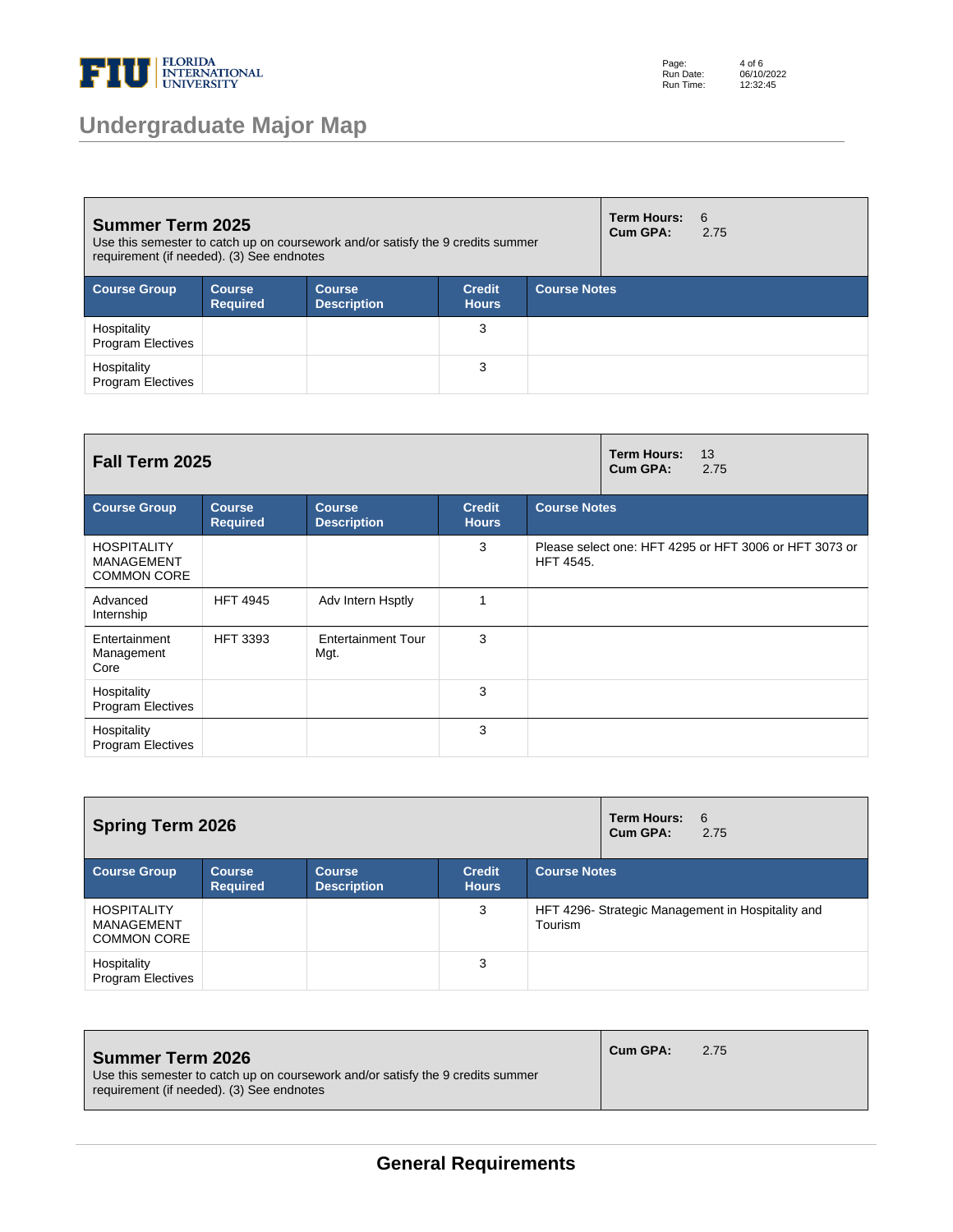

## **Undergraduate Major Map**

\*Critical Indicator is the minimum grade indicated in specific courses to demonstrate proficiency and progress in major. Earning less than the minimum grade is a trigger for a conversation with advisor\*

GENERAL UNIVERSITY REQUIREMENTS

See your Panther Degree Audit (PDA) for a real-time update on your academic career progress and additional information on University and major requirements at http://my.fiu.edu.

(1) UCC: Students must meet the University Core Curriculum (UCC) requirements. For a full list of UCC courses, see http://undergrad.fiu.edu/advising/university-core-curriculum.html or speak with your advisor. Students requesting to be transient must receive permission from the Dean of Undergraduate Education.

(2) Global Learning: Freshmen entering FIU Summer B 2010 or later must take at least two Global Learning (GL) designated courses at FIU. See http://goglobal.fiu.edu. Courses must be:

- 1 GL foundation course, which must be taken from the University Core Curriculum (UCC).

- 1 GL discipline-specific course (3000/4000 level)

(3) Summer Hours Requirement: All students entering FIU or any university within the State University System (SUS) of Florida with fewer than 60 credit hours are required to earn at least nine credit hours prior to graduation by attending one or more summer terms at a university in the SUS.

(4) Gordon Rule: All Gordon Rule courses (i.e., UCC Communication, UCC Mathematics, and Gordon Rule with Writing (GRW) courses) must be completed with a minimum grade of ""C."" This requirement must be fulfilled within the first 60 credits. Students are required to complete at least two Gordon Rule with Writing (GRW) designated courses.

(5) Foreign Language Requirement for Graduation (FLENT/FLEX): A student who did not complete two years of the same foreign language in high school or at a post-secondary institution must successfully complete 8-10 credit hours of instruction in one foreign language prior to graduation. Exceptions include appropriate CLEP, AP, IB, TOEFL, or transfer credit. Contact your advisor for more information.

(6) UCC Mathematics: Math courses are categorized into either Group One or Group Two. One math course from each group is required unless the first math taken is from Group Two and has an immediate prerequisite in Group One. In this case, students will take two Math courses from Group Two. However, one of the two Math courses must have a MAC, MGF, or MTG prefix.

School of Hospitality and Tourism Management Selected Major Requirements:

Industry Experience Requirement: 1300 hours - A total of 1300 documented hours of hospitality/ tourism related practical training work experience is required. This includes 300 hours in HFT 4945 Advanced Internship. A minimum of 800 hours must be completed while enrolled in the degree program at FIU. The Advanced Internship must be track-related and approved by an advisor. Work experience documentation is required. Students with extensive industry management experience may apply for a waiver of the 1000 hour work experience and Advanced Internship.

Hospitality Management offers 6 majors and the option of a general Hospitality major. If one of the 6 majors is chosen, 4 specific major courses are required and 2 major related electives. If the general hospitality option is chosen, the electives may be chosen from any of the courses offered in our program. Students who do not take any of the 6 lower division prerequisites prior to transferring into FIU with 60 credits, will need to take 6 additional credits of major electives if a major is selected.

The 6 majors are:

Beverage Management Culinary Management Hotel/Lodging Management Restaurant/Foodservice Management